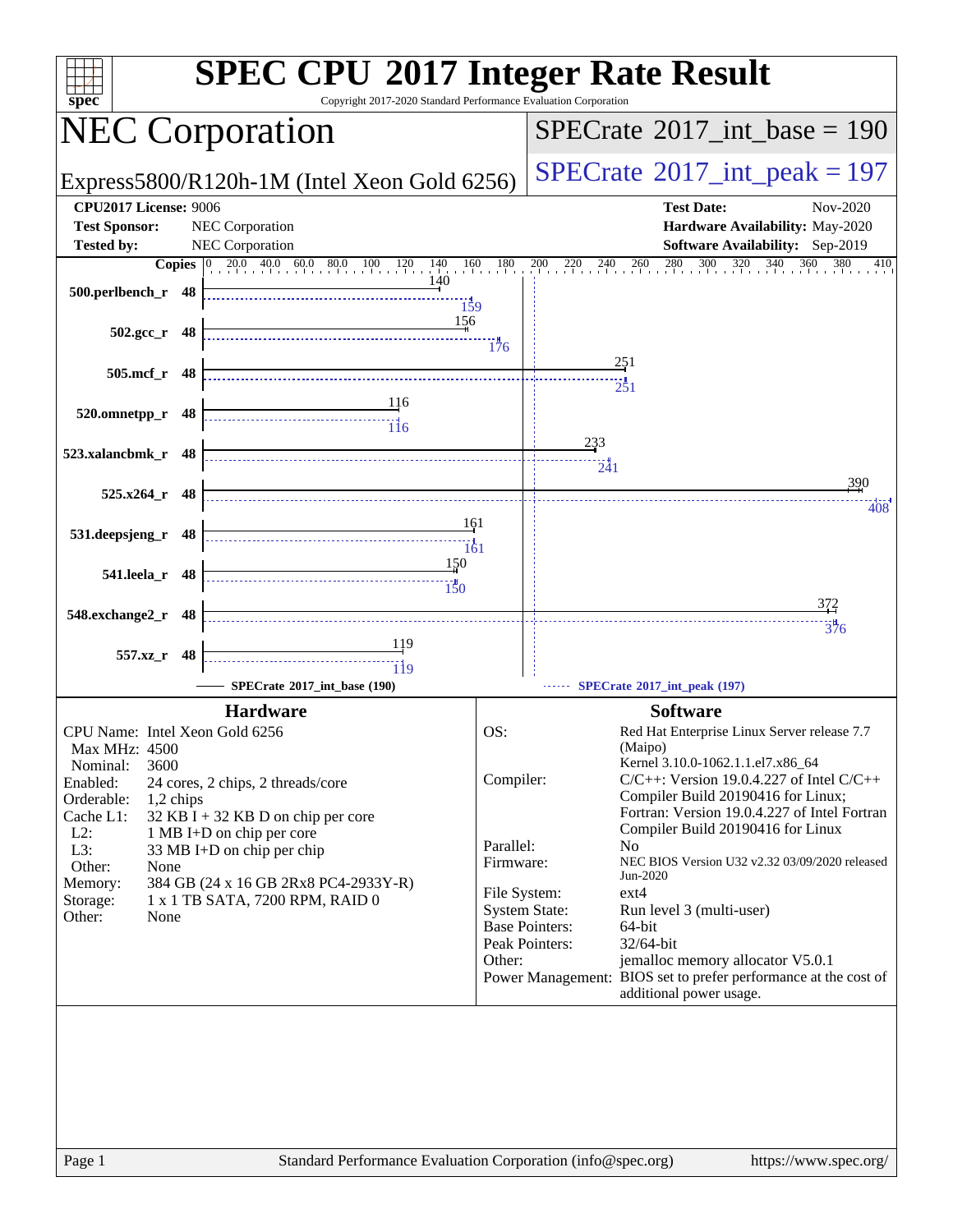

Copyright 2017-2020 Standard Performance Evaluation Corporation

# NEC Corporation

Express5800/R120h-1M (Intel Xeon Gold 6256)  $\left|$  [SPECrate](http://www.spec.org/auto/cpu2017/Docs/result-fields.html#SPECrate2017intpeak)<sup>®</sup>[2017\\_int\\_peak = 1](http://www.spec.org/auto/cpu2017/Docs/result-fields.html#SPECrate2017intpeak)97

 $SPECTate@2017_int\_base = 190$ 

**[CPU2017 License:](http://www.spec.org/auto/cpu2017/Docs/result-fields.html#CPU2017License)** 9006 **[Test Date:](http://www.spec.org/auto/cpu2017/Docs/result-fields.html#TestDate)** Nov-2020

**[Test Sponsor:](http://www.spec.org/auto/cpu2017/Docs/result-fields.html#TestSponsor)** NEC Corporation **[Hardware Availability:](http://www.spec.org/auto/cpu2017/Docs/result-fields.html#HardwareAvailability)** May-2020 **[Tested by:](http://www.spec.org/auto/cpu2017/Docs/result-fields.html#Testedby)** NEC Corporation **[Software Availability:](http://www.spec.org/auto/cpu2017/Docs/result-fields.html#SoftwareAvailability)** Sep-2019

#### **[Results Table](http://www.spec.org/auto/cpu2017/Docs/result-fields.html#ResultsTable)**

|                                          | <b>Base</b>   |                |                      |                |            |                | <b>Peak</b> |               |                |              |                |              |                |              |
|------------------------------------------|---------------|----------------|----------------------|----------------|------------|----------------|-------------|---------------|----------------|--------------|----------------|--------------|----------------|--------------|
| <b>Benchmark</b>                         | <b>Copies</b> | <b>Seconds</b> | Ratio                | <b>Seconds</b> | Ratio      | <b>Seconds</b> | Ratio       | <b>Copies</b> | <b>Seconds</b> | <b>Ratio</b> | <b>Seconds</b> | <b>Ratio</b> | <b>Seconds</b> | <b>Ratio</b> |
| 500.perlbench_r                          | 48            | 543            | 141                  | 545            | 140        | 544            | 140         | 48            | 479            | 159          | 479            | <u>159</u>   | 479            | 160          |
| $502.\text{gcc}$ _r                      | 48            | 437            | 156                  | 433            | 157        | 436            | 156         | 48            | 388            | 175          | 386            | 176          | 386            | 176          |
| 505.mcf r                                | 48            | 309            | 251                  | 309            | 251        | 309            | 251         | 48            | 309            | 251          | 309            | 251          | 308            | 252          |
| 520.omnetpp_r                            | 48            | 542            | 116                  | 541            | 116        | 542            | 116         | 48            | 542            | 116          | 543            | 116          | 542            | <b>116</b>   |
| 523.xalancbmk r                          | 48            | 217            | 233                  | 218            | 233        | 218            | 232         | 48            | 210            | 241          | 210            | 241          | 210            | 242          |
| 525.x264 r                               | 48            | 214            | 392                  | 219            | 383        | 216            | 390         | 48            | 210            | 400          | 206            | 409          | 206            | <b>408</b>   |
| 531.deepsjeng_r                          | 48            | 342            | 161                  | 342            | 161        | 342            | 161         | 48            | 342            | 161          | 341            | 161          | 341            | 161          |
| 541.leela r                              | 48            | 528            | 150                  | 533            | 149        | 527            | 151         | 48            | 533            | 149          | 526            | 151          | 530            | <b>150</b>   |
| 548.exchange2_r                          | 48            | 334            | 376                  | 339            | 371        | 338            | 372         | 48            | 336            | 374          | 334            | 376          | 334            | 376          |
| 557.xz r                                 | 48            | 436            | 119                  | 437            | <b>119</b> | 437            | 119         | 48            | 437            | 119          | 436            | 119          | 436            | <u>119</u>   |
| $SPECrate^{\circ}2017$ int base =<br>190 |               |                |                      |                |            |                |             |               |                |              |                |              |                |              |
| $CDEQ = 4.6304E + 4 = 1$                 |               |                | $\sim$ $\sim$ $\sim$ |                |            |                |             |               |                |              |                |              |                |              |

**[SPECrate](http://www.spec.org/auto/cpu2017/Docs/result-fields.html#SPECrate2017intpeak)[2017\\_int\\_peak =](http://www.spec.org/auto/cpu2017/Docs/result-fields.html#SPECrate2017intpeak) 197**

Results appear in the [order in which they were run](http://www.spec.org/auto/cpu2017/Docs/result-fields.html#RunOrder). Bold underlined text [indicates a median measurement](http://www.spec.org/auto/cpu2017/Docs/result-fields.html#Median).

#### **[Submit Notes](http://www.spec.org/auto/cpu2017/Docs/result-fields.html#SubmitNotes)**

 The numactl mechanism was used to bind copies to processors. The config file option 'submit' was used to generate numactl commands to bind each copy to a specific processor. For details, please see the config file.

#### **[Operating System Notes](http://www.spec.org/auto/cpu2017/Docs/result-fields.html#OperatingSystemNotes)**

Stack size set to unlimited using "ulimit -s unlimited"

#### **[Environment Variables Notes](http://www.spec.org/auto/cpu2017/Docs/result-fields.html#EnvironmentVariablesNotes)**

Environment variables set by runcpu before the start of the run: LD\_LIBRARY\_PATH =

 "/home/cpu2017/lib/intel64:/home/cpu2017/lib/ia32:/home/cpu2017/je5.0.1- 32"

#### **[General Notes](http://www.spec.org/auto/cpu2017/Docs/result-fields.html#GeneralNotes)**

 Binaries compiled on a system with 1x Intel Core i9-7900X CPU + 32GB RAM memory using Redhat Enterprise Linux 7.5 Transparent Huge Pages enabled by default Prior to runcpu invocation Filesystem page cache synced and cleared with: sync; echo 3 > /proc/sys/vm/drop\_caches runcpu command invoked through numactl i.e.:

**(Continued on next page)**

| Page 2 | Standard Performance Evaluation Corporation (info@spec.org) | https://www.spec.org/ |
|--------|-------------------------------------------------------------|-----------------------|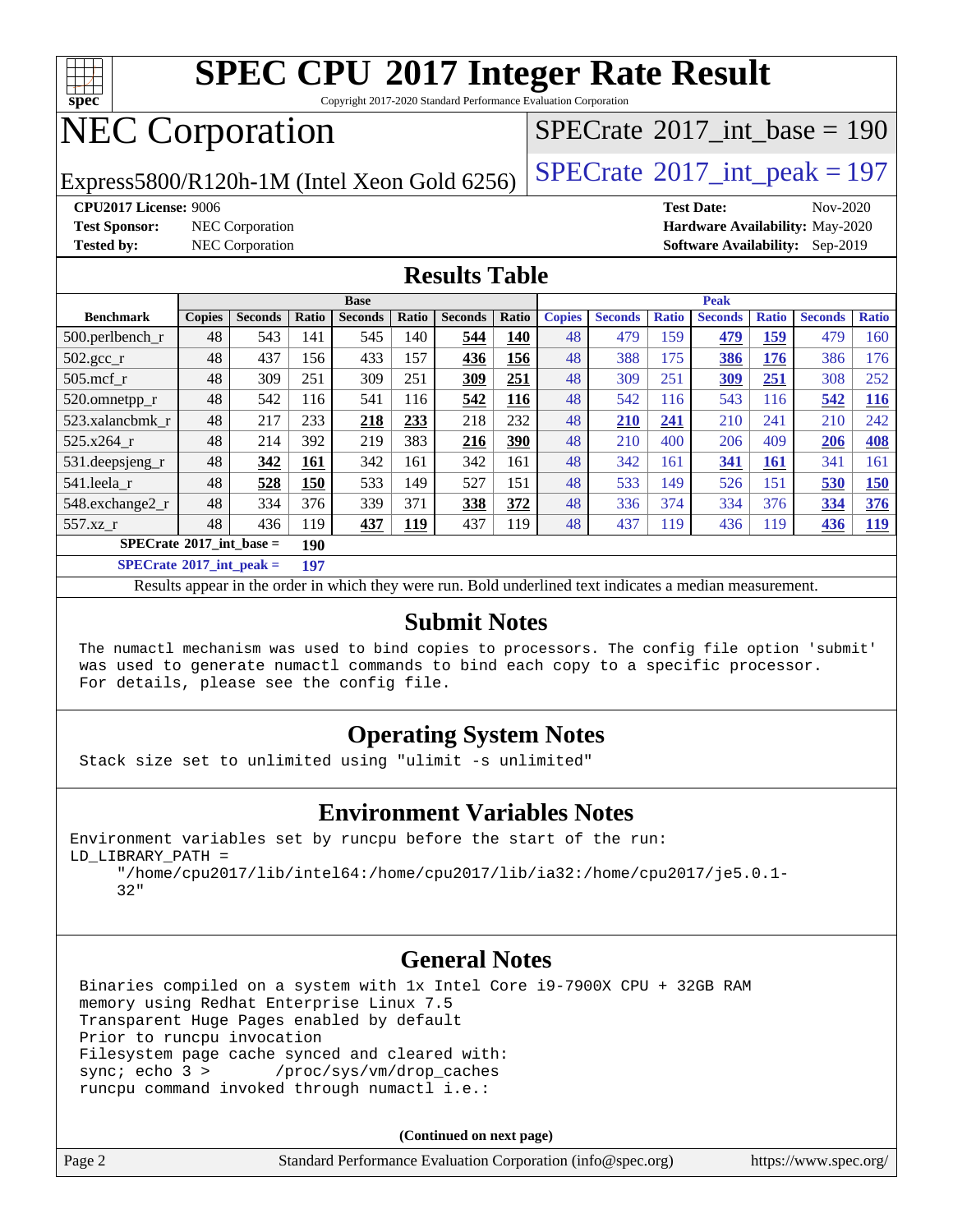

Copyright 2017-2020 Standard Performance Evaluation Corporation

# NEC Corporation

 $SPECTate@2017_int\_base = 190$ 

Express5800/R120h-1M (Intel Xeon Gold 6256)  $\left|$  [SPECrate](http://www.spec.org/auto/cpu2017/Docs/result-fields.html#SPECrate2017intpeak)<sup>®</sup>[2017\\_int\\_peak = 1](http://www.spec.org/auto/cpu2017/Docs/result-fields.html#SPECrate2017intpeak)97

**[Test Sponsor:](http://www.spec.org/auto/cpu2017/Docs/result-fields.html#TestSponsor)** NEC Corporation **[Hardware Availability:](http://www.spec.org/auto/cpu2017/Docs/result-fields.html#HardwareAvailability)** May-2020

**[CPU2017 License:](http://www.spec.org/auto/cpu2017/Docs/result-fields.html#CPU2017License)** 9006 **[Test Date:](http://www.spec.org/auto/cpu2017/Docs/result-fields.html#TestDate)** Nov-2020 **[Tested by:](http://www.spec.org/auto/cpu2017/Docs/result-fields.html#Testedby)** NEC Corporation **[Software Availability:](http://www.spec.org/auto/cpu2017/Docs/result-fields.html#SoftwareAvailability)** Sep-2019

#### **[General Notes \(Continued\)](http://www.spec.org/auto/cpu2017/Docs/result-fields.html#GeneralNotes)**

numactl --interleave=all runcpu <etc>

 NA: The test sponsor attests, as of date of publication, that CVE-2017-5754 (Meltdown) is mitigated in the system as tested and documented. Yes: The test sponsor attests, as of date of publication, that CVE-2017-5753 (Spectre variant 1) is mitigated in the system as tested and documented. Yes: The test sponsor attests, as of date of publication, that CVE-2017-5715 (Spectre variant 2) is mitigated in the system as tested and documented.

 jemalloc, a general purpose malloc implementation built with the RedHat Enterprise 7.5, and the system compiler gcc 4.8.5 sources available from jemalloc.net or<https://github.com/jemalloc/jemalloc/releases>

#### **[Platform Notes](http://www.spec.org/auto/cpu2017/Docs/result-fields.html#PlatformNotes)**

 BIOS Settings: Thermal Configuration: Maximum Cooling Workload Profile: General Throughput Compute Memory Patrol Scrubbing: Disabled LLC Dead Line Allocation: Disabled LLC Prefetch: Enabled Enhanced Processor Performance: Enabled Sysinfo program /home/cpu2017/bin/sysinfo Rev: r6365 of 2019-08-21 295195f888a3d7edb1e6e46a485a0011 running on r120h1m Fri Nov 6 16:45:14 2020 SUT (System Under Test) info as seen by some common utilities. For more information on this section, see <https://www.spec.org/cpu2017/Docs/config.html#sysinfo> From /proc/cpuinfo model name : Intel(R) Xeon(R) Gold 6256 CPU @ 3.60GHz 2 "physical id"s (chips) 48 "processors" cores, siblings (Caution: counting these is hw and system dependent. The following excerpts from /proc/cpuinfo might not be reliable. Use with caution.) cpu cores : 12 siblings : 24 physical 0: cores 0 1 10 12 13 16 19 21 25 26 27 29 physical 1: cores 0 9 10 11 13 16 20 21 24 25 29 From lscpu:

| Architecture:         | x86 64         |
|-----------------------|----------------|
| $CPU$ op-mode( $s$ ): | 32-bit, 64-bit |
| Byte Order:           | Little Endian  |

**(Continued on next page)**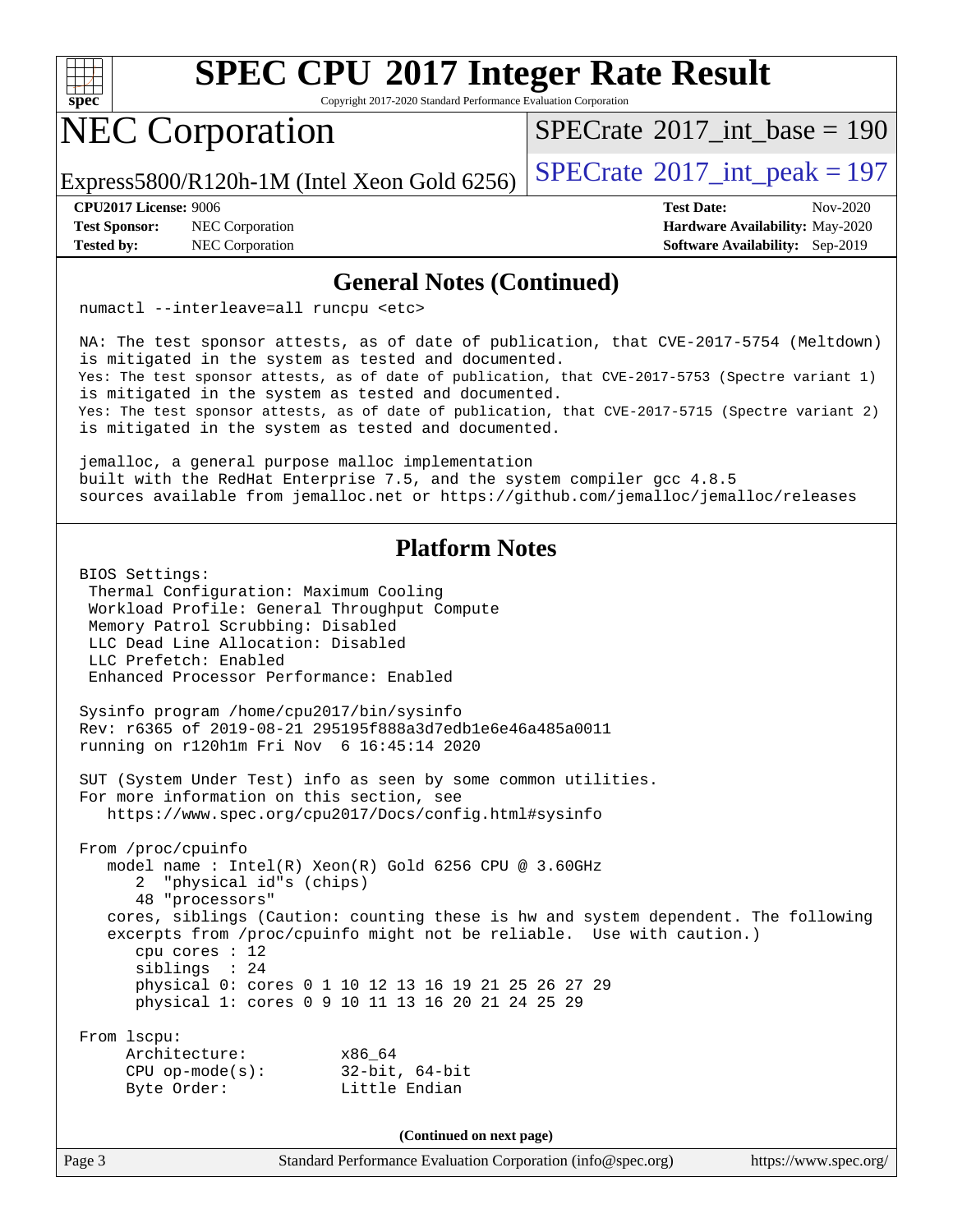

Copyright 2017-2020 Standard Performance Evaluation Corporation

# NEC Corporation

 $SPECrate$ <sup>®</sup>[2017\\_int\\_base =](http://www.spec.org/auto/cpu2017/Docs/result-fields.html#SPECrate2017intbase) 190

Express5800/R120h-1M (Intel Xeon Gold 6256)  $\left|$  [SPECrate](http://www.spec.org/auto/cpu2017/Docs/result-fields.html#SPECrate2017intpeak)<sup>®</sup>[2017\\_int\\_peak = 1](http://www.spec.org/auto/cpu2017/Docs/result-fields.html#SPECrate2017intpeak)97

**[Test Sponsor:](http://www.spec.org/auto/cpu2017/Docs/result-fields.html#TestSponsor)** NEC Corporation **[Hardware Availability:](http://www.spec.org/auto/cpu2017/Docs/result-fields.html#HardwareAvailability)** May-2020

**[CPU2017 License:](http://www.spec.org/auto/cpu2017/Docs/result-fields.html#CPU2017License)** 9006 **[Test Date:](http://www.spec.org/auto/cpu2017/Docs/result-fields.html#TestDate)** Nov-2020 **[Tested by:](http://www.spec.org/auto/cpu2017/Docs/result-fields.html#Testedby)** NEC Corporation **[Software Availability:](http://www.spec.org/auto/cpu2017/Docs/result-fields.html#SoftwareAvailability)** Sep-2019

#### **[Platform Notes \(Continued\)](http://www.spec.org/auto/cpu2017/Docs/result-fields.html#PlatformNotes)**

| CPU(s):                                                                                                                                                                | 48                                                                                   |  |  |  |  |
|------------------------------------------------------------------------------------------------------------------------------------------------------------------------|--------------------------------------------------------------------------------------|--|--|--|--|
| On-line CPU(s) list:                                                                                                                                                   | $0 - 47$                                                                             |  |  |  |  |
| Thread( $s$ ) per core:                                                                                                                                                | $\overline{2}$                                                                       |  |  |  |  |
| Core(s) per socket:                                                                                                                                                    | 12                                                                                   |  |  |  |  |
| Socket(s):                                                                                                                                                             | 2                                                                                    |  |  |  |  |
| NUMA $node(s):$                                                                                                                                                        | 4                                                                                    |  |  |  |  |
| Vendor ID:                                                                                                                                                             | GenuineIntel                                                                         |  |  |  |  |
| CPU family:                                                                                                                                                            | 6                                                                                    |  |  |  |  |
| Model:                                                                                                                                                                 | 85                                                                                   |  |  |  |  |
| Model name:                                                                                                                                                            | $Intel(R)$ Xeon $(R)$ Gold 6256 CPU @ 3.60GHz                                        |  |  |  |  |
| Stepping:                                                                                                                                                              | 7                                                                                    |  |  |  |  |
| CPU MHz:                                                                                                                                                               | 3600.000                                                                             |  |  |  |  |
| BogoMIPS:                                                                                                                                                              | 7200.00                                                                              |  |  |  |  |
| Virtualization:                                                                                                                                                        | $VT - x$                                                                             |  |  |  |  |
| L1d cache:                                                                                                                                                             | 32K                                                                                  |  |  |  |  |
| Lli cache:                                                                                                                                                             | 32K                                                                                  |  |  |  |  |
| $L2$ cache:                                                                                                                                                            | 1024K                                                                                |  |  |  |  |
| L3 cache:                                                                                                                                                              | 33792K                                                                               |  |  |  |  |
| NUMA node0 CPU(s):                                                                                                                                                     | $0 - 5$ , 24-29                                                                      |  |  |  |  |
| NUMA nodel CPU(s):                                                                                                                                                     | $6 - 11, 30 - 35$                                                                    |  |  |  |  |
| NUMA $node2$ $CPU(s):$                                                                                                                                                 | $12 - 17, 36 - 41$                                                                   |  |  |  |  |
| NUMA node3 CPU(s):                                                                                                                                                     | $18 - 23, 42 - 47$                                                                   |  |  |  |  |
| Flags:                                                                                                                                                                 | fpu vme de pse tsc msr pae mce cx8 apic sep mtrr pge mca cmov                        |  |  |  |  |
|                                                                                                                                                                        | pat pse36 clflush dts acpi mmx fxsr sse sse2 ss ht tm pbe syscall nx pdpelgb rdtscp  |  |  |  |  |
|                                                                                                                                                                        | lm constant_tsc art arch_perfmon pebs bts rep_good nopl xtopology nonstop_tsc        |  |  |  |  |
| aperfmperf eagerfpu pni pclmulqdq dtes64 monitor ds_cpl vmx smx est tm2 ssse3 sdbg                                                                                     |                                                                                      |  |  |  |  |
|                                                                                                                                                                        | fma cx16 xtpr pdcm pcid dca sse4_1 sse4_2 x2apic movbe popcnt tsc_deadline_timer aes |  |  |  |  |
|                                                                                                                                                                        | xsave avx f16c rdrand lahf_lm abm 3dnowprefetch epb cat_13 cdp_13 invpcid_single     |  |  |  |  |
|                                                                                                                                                                        | intel_ppin intel_pt ssbd mba ibrs ibpb stibp ibrs_enhanced tpr_shadow vnmi           |  |  |  |  |
| flexpriority ept vpid fsgsbase tsc_adjust bmil hle avx2 smep bmi2 erms invpcid rtm<br>cqm mpx rdt_a avx512f avx512dq rdseed adx smap clflushopt clwb avx512cd avx512bw |                                                                                      |  |  |  |  |
|                                                                                                                                                                        |                                                                                      |  |  |  |  |
|                                                                                                                                                                        | avx512vl xsaveopt xsavec xgetbvl cqm_llc cqm_occup_llc cqm_mbm_total cqm_mbm_local   |  |  |  |  |
|                                                                                                                                                                        | dtherm ida arat pln pts pku ospke avx512_vnni md_clear spec_ctrl intel_stibp         |  |  |  |  |
| flush_l1d arch_capabilities                                                                                                                                            |                                                                                      |  |  |  |  |
|                                                                                                                                                                        |                                                                                      |  |  |  |  |
| /proc/cpuinfo cache data                                                                                                                                               |                                                                                      |  |  |  |  |
| cache size : 33792 KB                                                                                                                                                  |                                                                                      |  |  |  |  |
|                                                                                                                                                                        | From numactl --hardware WARNING: a numactl 'node' might or might not correspond to a |  |  |  |  |
| physical chip.                                                                                                                                                         |                                                                                      |  |  |  |  |
|                                                                                                                                                                        |                                                                                      |  |  |  |  |
| available: 4 nodes (0-3)<br>node 0 cpus: 0 1 2 3 4 5 24 25 26 27 28 29                                                                                                 |                                                                                      |  |  |  |  |
| node 0 size: 97960 MB                                                                                                                                                  |                                                                                      |  |  |  |  |
| node 0 free: 95544 MB                                                                                                                                                  |                                                                                      |  |  |  |  |
| node 1 cpus: 6 7 8 9 10 11 30 31 32 33 34 35                                                                                                                           |                                                                                      |  |  |  |  |
| node 1 size: 98304 MB                                                                                                                                                  |                                                                                      |  |  |  |  |
| node 1 free: 96031 MB                                                                                                                                                  |                                                                                      |  |  |  |  |
|                                                                                                                                                                        |                                                                                      |  |  |  |  |
| (Continued on next page)                                                                                                                                               |                                                                                      |  |  |  |  |
|                                                                                                                                                                        |                                                                                      |  |  |  |  |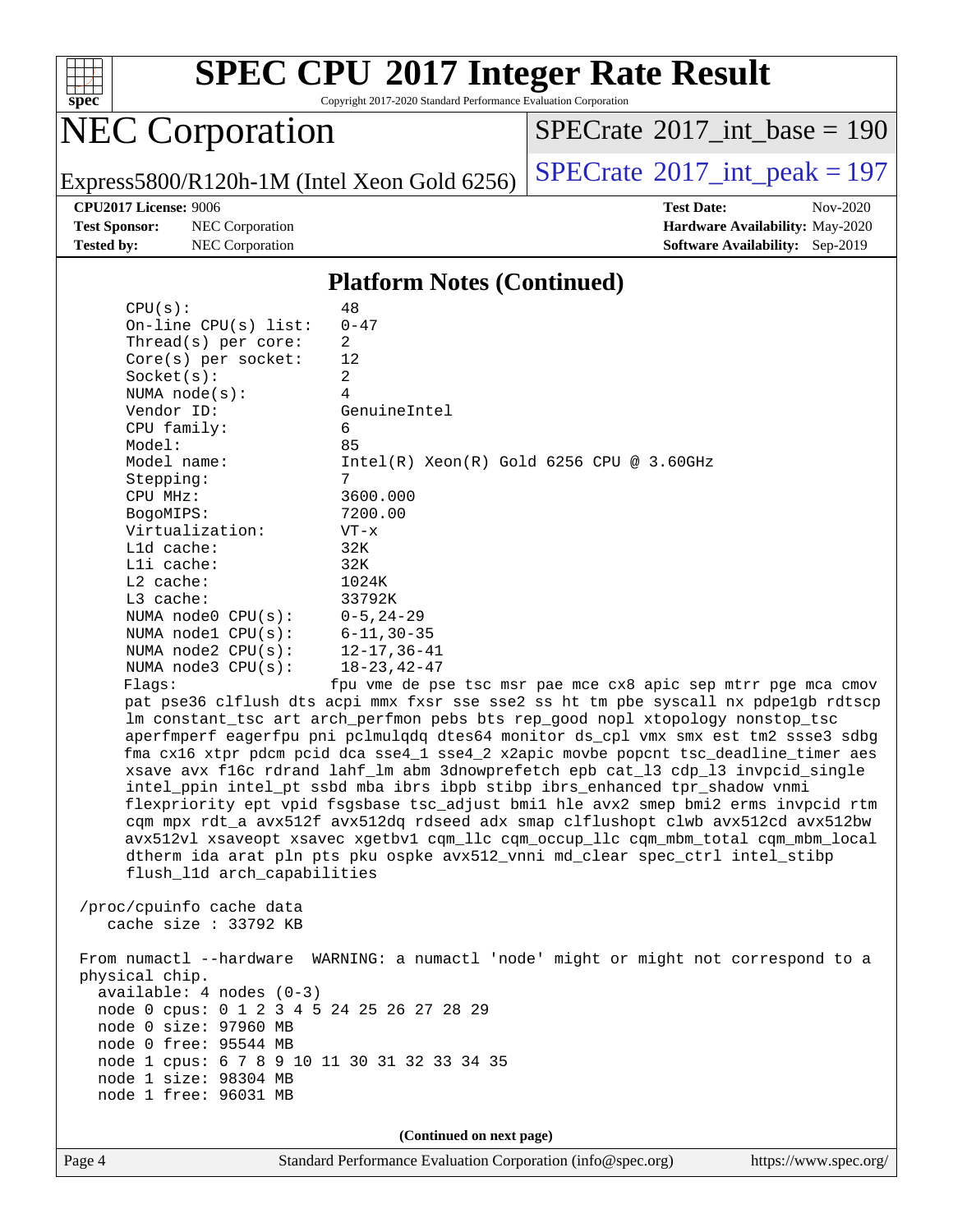

Copyright 2017-2020 Standard Performance Evaluation Corporation

## NEC Corporation

 $SPECTate$ <sup>®</sup>[2017\\_int\\_base =](http://www.spec.org/auto/cpu2017/Docs/result-fields.html#SPECrate2017intbase) 190

Express5800/R120h-1M (Intel Xeon Gold 6256)  $\left|$  [SPECrate](http://www.spec.org/auto/cpu2017/Docs/result-fields.html#SPECrate2017intpeak)<sup>®</sup>[2017\\_int\\_peak = 1](http://www.spec.org/auto/cpu2017/Docs/result-fields.html#SPECrate2017intpeak)97

**[Test Sponsor:](http://www.spec.org/auto/cpu2017/Docs/result-fields.html#TestSponsor)** NEC Corporation **[Hardware Availability:](http://www.spec.org/auto/cpu2017/Docs/result-fields.html#HardwareAvailability)** May-2020 **[Tested by:](http://www.spec.org/auto/cpu2017/Docs/result-fields.html#Testedby)** NEC Corporation **[Software Availability:](http://www.spec.org/auto/cpu2017/Docs/result-fields.html#SoftwareAvailability)** Sep-2019

**[CPU2017 License:](http://www.spec.org/auto/cpu2017/Docs/result-fields.html#CPU2017License)** 9006 **[Test Date:](http://www.spec.org/auto/cpu2017/Docs/result-fields.html#TestDate)** Nov-2020

#### **[Platform Notes \(Continued\)](http://www.spec.org/auto/cpu2017/Docs/result-fields.html#PlatformNotes)**

 node 2 cpus: 12 13 14 15 16 17 36 37 38 39 40 41 node 2 size: 98304 MB node 2 free: 96009 MB node 3 cpus: 18 19 20 21 22 23 42 43 44 45 46 47 node 3 size: 98303 MB node 3 free: 96036 MB node distances: node 0 1 2 3 0: 10 21 21 21 1: 21 10 21 21 2: 21 21 10 21 3: 21 21 21 10 From /proc/meminfo MemTotal: 395921164 kB HugePages\_Total: 0 Hugepagesize: 2048 kB From /etc/\*release\* /etc/\*version\* os-release: NAME="Red Hat Enterprise Linux Server" VERSION="7.7 (Maipo)" ID="rhel" ID\_LIKE="fedora" VARIANT="Server" VARIANT\_ID="server" VERSION\_ID="7.7" PRETTY\_NAME="Red Hat Enterprise Linux Server 7.7 (Maipo)" redhat-release: Red Hat Enterprise Linux Server release 7.7 (Maipo) system-release: Red Hat Enterprise Linux Server release 7.7 (Maipo) system-release-cpe: cpe:/o:redhat:enterprise\_linux:7.7:ga:server uname -a: Linux r120h1m 3.10.0-1062.1.1.el7.x86\_64 #1 SMP Tue Aug 13 18:39:59 UTC 2019 x86\_64 x86\_64 x86\_64 GNU/Linux Kernel self-reported vulnerability status: CVE-2018-3620 (L1 Terminal Fault): Not affected Microarchitectural Data Sampling: Not affected CVE-2017-5754 (Meltdown): Not affected CVE-2018-3639 (Speculative Store Bypass): Mitigation: Speculative Store Bypass disabled via prctl and seccomp CVE-2017-5753 (Spectre variant 1): Mitigation: Load fences, usercopy/swapgs barriers and \_\_user pointer sanitization CVE-2017-5715 (Spectre variant 2): Mitigation: Full retpoline, IBPB

**(Continued on next page)**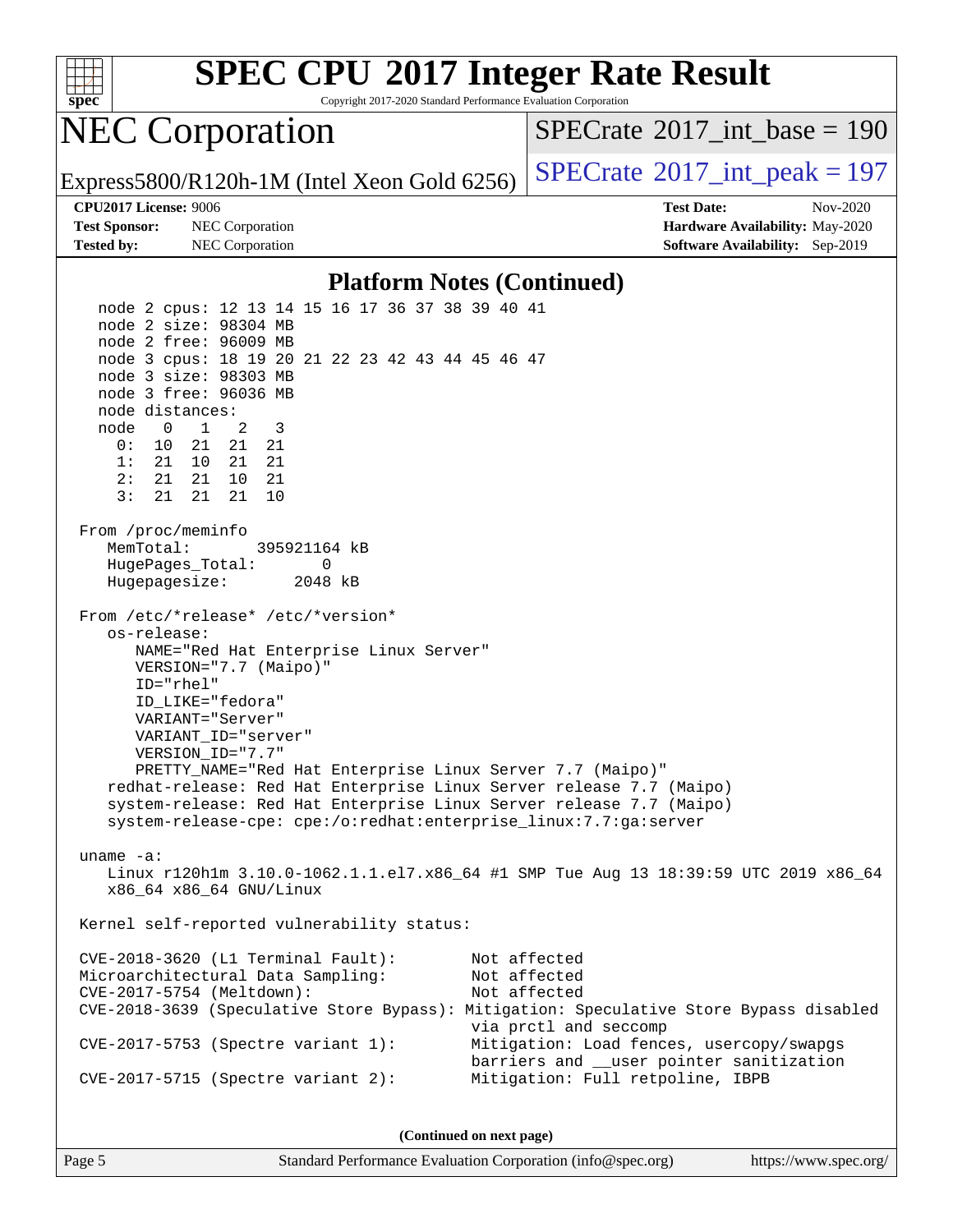

Copyright 2017-2020 Standard Performance Evaluation Corporation

## NEC Corporation

 $SPECTate@2017_int\_base = 190$ 

Express5800/R120h-1M (Intel Xeon Gold 6256)  $\left|$  [SPECrate](http://www.spec.org/auto/cpu2017/Docs/result-fields.html#SPECrate2017intpeak)<sup>®</sup>[2017\\_int\\_peak = 1](http://www.spec.org/auto/cpu2017/Docs/result-fields.html#SPECrate2017intpeak)97

**[Test Sponsor:](http://www.spec.org/auto/cpu2017/Docs/result-fields.html#TestSponsor)** NEC Corporation **[Hardware Availability:](http://www.spec.org/auto/cpu2017/Docs/result-fields.html#HardwareAvailability)** May-2020 **[Tested by:](http://www.spec.org/auto/cpu2017/Docs/result-fields.html#Testedby)** NEC Corporation **[Software Availability:](http://www.spec.org/auto/cpu2017/Docs/result-fields.html#SoftwareAvailability)** Sep-2019

**[CPU2017 License:](http://www.spec.org/auto/cpu2017/Docs/result-fields.html#CPU2017License)** 9006 **[Test Date:](http://www.spec.org/auto/cpu2017/Docs/result-fields.html#TestDate)** Nov-2020

#### **[Platform Notes \(Continued\)](http://www.spec.org/auto/cpu2017/Docs/result-fields.html#PlatformNotes)**

run-level 3 Nov 6 16:39

 SPEC is set to: /home/cpu2017 Filesystem Type Size Used Avail Use% Mounted on /dev/sda3 ext4 908G 221G 642G 26% /

 From /sys/devices/virtual/dmi/id BIOS: NEC U32 03/09/2020 Vendor: NEC Product: Express5800/R120h-1M Serial: JPN0084094

 Additional information from dmidecode follows. WARNING: Use caution when you interpret this section. The 'dmidecode' program reads system data which is "intended to allow hardware to be accurately determined", but the intent may not be met, as there are frequent changes to hardware, firmware, and the "DMTF SMBIOS" standard. Memory:

24x HPE P03050-091 16 GB 2 rank 2933

(End of data from sysinfo program)

**[Compiler Version Notes](http://www.spec.org/auto/cpu2017/Docs/result-fields.html#CompilerVersionNotes)**

| Page 6 | Standard Performance Evaluation Corporation (info@spec.org)                                                                                                                      | https://www.spec.org/ |
|--------|----------------------------------------------------------------------------------------------------------------------------------------------------------------------------------|-----------------------|
|        | (Continued on next page)                                                                                                                                                         |                       |
|        | Intel(R) C Intel(R) 64 Compiler for applications running on $IA-32$ , Version<br>19.0.4.227 Build 20190416<br>Copyright (C) 1985-2019 Intel Corporation. All rights reserved.    |                       |
|        | $C$   502.gcc_r(peak)                                                                                                                                                            |                       |
|        | Intel(R) C Intel(R) 64 Compiler for applications running on Intel(R) 64,<br>Version 19.0.4.227 Build 20190416<br>Copyright (C) 1985-2019 Intel Corporation. All rights reserved. |                       |
| C      | 500.perlbench r(base, peak) 502.gcc r(base) 505.mcf r(base, peak)<br>525.x264_r(base, peak) 557.xz_r(base, peak)                                                                 |                       |
|        |                                                                                                                                                                                  |                       |
|        | Intel(R) C Intel(R) 64 Compiler for applications running on $IA-32$ , Version<br>19.0.4.227 Build 20190416<br>Copyright (C) 1985-2019 Intel Corporation. All rights reserved.    |                       |
| C      | $\vert$ 502.gcc_r(peak)                                                                                                                                                          |                       |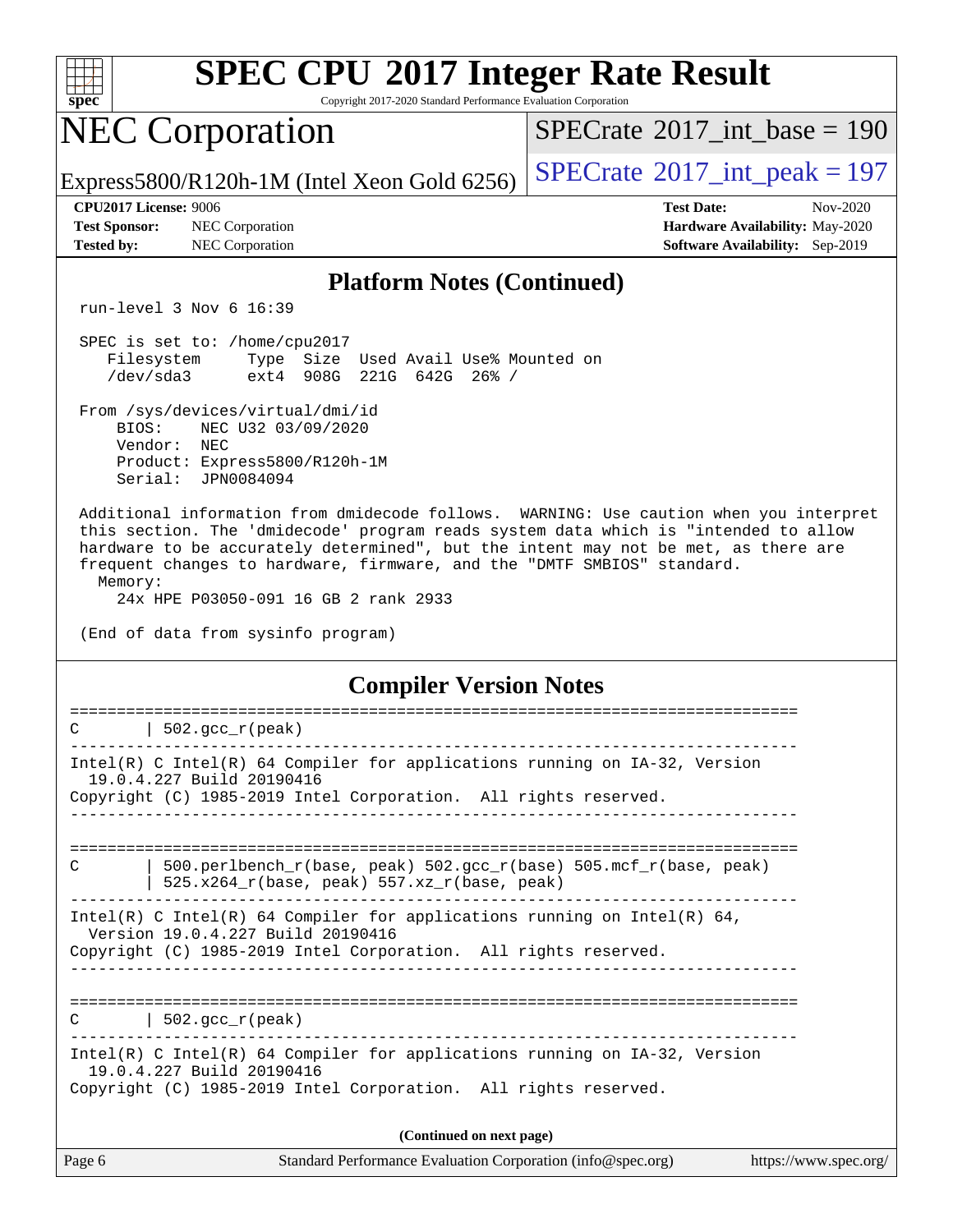| S<br>e<br>11<br>U |  |  |  |  |
|-------------------|--|--|--|--|

Copyright 2017-2020 Standard Performance Evaluation Corporation

# **NEC Corporation**

 $SPECrate$ <sup>®</sup>[2017\\_int\\_base =](http://www.spec.org/auto/cpu2017/Docs/result-fields.html#SPECrate2017intbase) 190

Express5800/R120h-1M (Intel Xeon Gold 6256) [SPECrate](http://www.spec.org/auto/cpu2017/Docs/result-fields.html#SPECrate2017intpeak)<sup>®</sup>[2017\\_int\\_peak = 1](http://www.spec.org/auto/cpu2017/Docs/result-fields.html#SPECrate2017intpeak)97

**[CPU2017 License:](http://www.spec.org/auto/cpu2017/Docs/result-fields.html#CPU2017License)** 9006 **[Test Date:](http://www.spec.org/auto/cpu2017/Docs/result-fields.html#TestDate)** Nov-2020 **[Test Sponsor:](http://www.spec.org/auto/cpu2017/Docs/result-fields.html#TestSponsor)** NEC Corporation **[Hardware Availability:](http://www.spec.org/auto/cpu2017/Docs/result-fields.html#HardwareAvailability)** May-2020 **[Tested by:](http://www.spec.org/auto/cpu2017/Docs/result-fields.html#Testedby)** NEC Corporation **[Software Availability:](http://www.spec.org/auto/cpu2017/Docs/result-fields.html#SoftwareAvailability)** Sep-2019

#### **[Compiler Version Notes \(Continued\)](http://www.spec.org/auto/cpu2017/Docs/result-fields.html#CompilerVersionNotes)**

| 520.omnetpp_r(base, peak) 523.xalancbmk_r(base)<br>531.deepsjeng_r(base, peak) 541.leela_r(base, peak)<br>Intel(R) $C++$ Intel(R) 64 Compiler for applications running on Intel(R) 64,<br>Version 19.0.4.227 Build 20190416<br>Copyright (C) 1985-2019 Intel Corporation. All rights reserved.<br>  $548.$ exchange $2_r$ (base, peak)<br>(Continued on next page) |
|--------------------------------------------------------------------------------------------------------------------------------------------------------------------------------------------------------------------------------------------------------------------------------------------------------------------------------------------------------------------|
|                                                                                                                                                                                                                                                                                                                                                                    |
|                                                                                                                                                                                                                                                                                                                                                                    |
|                                                                                                                                                                                                                                                                                                                                                                    |
|                                                                                                                                                                                                                                                                                                                                                                    |
|                                                                                                                                                                                                                                                                                                                                                                    |
| $Intel(R)$ C++ Intel(R) 64 Compiler for applications running on IA-32, Version<br>19.0.4.227 Build 20190416<br>Copyright (C) 1985-2019 Intel Corporation. All rights reserved.                                                                                                                                                                                     |
| $C++$   523.xalancbmk_r(peak)                                                                                                                                                                                                                                                                                                                                      |
| Intel(R) $C++$ Intel(R) 64 Compiler for applications running on Intel(R) 64,<br>Version 19.0.4.227 Build 20190416<br>Copyright (C) 1985-2019 Intel Corporation. All rights reserved.                                                                                                                                                                               |
| 520.omnetpp_r(base, peak) 523.xalancbmk_r(base)<br>531.deepsjeng_r(base, peak) 541.leela_r(base, peak)                                                                                                                                                                                                                                                             |
| 19.0.4.227 Build 20190416<br>Copyright (C) 1985-2019 Intel Corporation. All rights reserved.<br>-------------                                                                                                                                                                                                                                                      |
| Intel(R) C++ Intel(R) 64 Compiler for applications running on IA-32, Version                                                                                                                                                                                                                                                                                       |
| $C++$   523.xalancbmk_r(peak)                                                                                                                                                                                                                                                                                                                                      |
| Intel(R) C Intel(R) 64 Compiler for applications running on Intel(R) 64,<br>Version 19.0.4.227 Build 20190416<br>Copyright (C) 1985-2019 Intel Corporation. All rights reserved.<br>ب کا کا کا کا کا کا                                                                                                                                                            |
| $525.x264_r(base, peak) 557.xz_r(base, peak)$                                                                                                                                                                                                                                                                                                                      |
| 500.perlbench_r(base, peak) 502.gcc_r(base) 505.mcf_r(base, peak)                                                                                                                                                                                                                                                                                                  |
|                                                                                                                                                                                                                                                                                                                                                                    |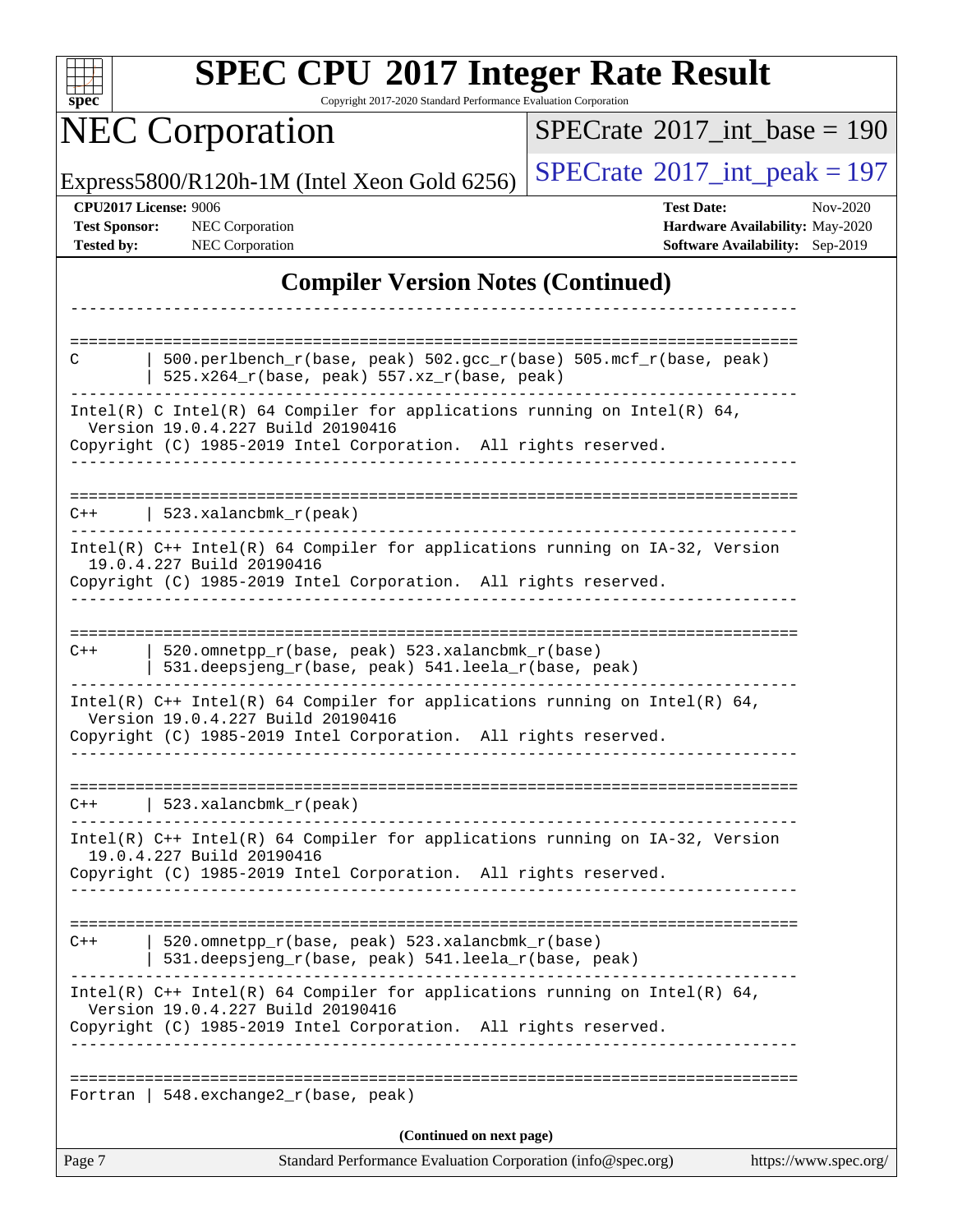

Copyright 2017-2020 Standard Performance Evaluation Corporation

# NEC Corporation

 $SPECTate@2017_int\_base = 190$ 

Express5800/R120h-1M (Intel Xeon Gold 6256)  $\left|$  [SPECrate](http://www.spec.org/auto/cpu2017/Docs/result-fields.html#SPECrate2017intpeak)<sup>®</sup>[2017\\_int\\_peak = 1](http://www.spec.org/auto/cpu2017/Docs/result-fields.html#SPECrate2017intpeak)97

**[Test Sponsor:](http://www.spec.org/auto/cpu2017/Docs/result-fields.html#TestSponsor)** NEC Corporation **[Hardware Availability:](http://www.spec.org/auto/cpu2017/Docs/result-fields.html#HardwareAvailability)** May-2020

**[CPU2017 License:](http://www.spec.org/auto/cpu2017/Docs/result-fields.html#CPU2017License)** 9006 **[Test Date:](http://www.spec.org/auto/cpu2017/Docs/result-fields.html#TestDate)** Nov-2020 **[Tested by:](http://www.spec.org/auto/cpu2017/Docs/result-fields.html#Testedby)** NEC Corporation **[Software Availability:](http://www.spec.org/auto/cpu2017/Docs/result-fields.html#SoftwareAvailability)** Sep-2019

#### **[Compiler Version Notes \(Continued\)](http://www.spec.org/auto/cpu2017/Docs/result-fields.html#CompilerVersionNotes)**

------------------------------------------------------------------------------ Intel(R) Fortran Intel(R) 64 Compiler for applications running on Intel(R) 64, Version 19.0.4.227 Build 20190416 Copyright (C) 1985-2019 Intel Corporation. All rights reserved. ------------------------------------------------------------------------------

**[Base Compiler Invocation](http://www.spec.org/auto/cpu2017/Docs/result-fields.html#BaseCompilerInvocation)**

[C benchmarks](http://www.spec.org/auto/cpu2017/Docs/result-fields.html#Cbenchmarks): [icc -m64 -std=c11](http://www.spec.org/cpu2017/results/res2020q4/cpu2017-20201109-24353.flags.html#user_CCbase_intel_icc_64bit_c11_33ee0cdaae7deeeab2a9725423ba97205ce30f63b9926c2519791662299b76a0318f32ddfffdc46587804de3178b4f9328c46fa7c2b0cd779d7a61945c91cd35)

[C++ benchmarks:](http://www.spec.org/auto/cpu2017/Docs/result-fields.html#CXXbenchmarks) [icpc -m64](http://www.spec.org/cpu2017/results/res2020q4/cpu2017-20201109-24353.flags.html#user_CXXbase_intel_icpc_64bit_4ecb2543ae3f1412ef961e0650ca070fec7b7afdcd6ed48761b84423119d1bf6bdf5cad15b44d48e7256388bc77273b966e5eb805aefd121eb22e9299b2ec9d9)

[Fortran benchmarks](http://www.spec.org/auto/cpu2017/Docs/result-fields.html#Fortranbenchmarks): [ifort -m64](http://www.spec.org/cpu2017/results/res2020q4/cpu2017-20201109-24353.flags.html#user_FCbase_intel_ifort_64bit_24f2bb282fbaeffd6157abe4f878425411749daecae9a33200eee2bee2fe76f3b89351d69a8130dd5949958ce389cf37ff59a95e7a40d588e8d3a57e0c3fd751)

#### **[Base Portability Flags](http://www.spec.org/auto/cpu2017/Docs/result-fields.html#BasePortabilityFlags)**

 500.perlbench\_r: [-DSPEC\\_LP64](http://www.spec.org/cpu2017/results/res2020q4/cpu2017-20201109-24353.flags.html#b500.perlbench_r_basePORTABILITY_DSPEC_LP64) [-DSPEC\\_LINUX\\_X64](http://www.spec.org/cpu2017/results/res2020q4/cpu2017-20201109-24353.flags.html#b500.perlbench_r_baseCPORTABILITY_DSPEC_LINUX_X64) 502.gcc\_r: [-DSPEC\\_LP64](http://www.spec.org/cpu2017/results/res2020q4/cpu2017-20201109-24353.flags.html#suite_basePORTABILITY502_gcc_r_DSPEC_LP64) 505.mcf\_r: [-DSPEC\\_LP64](http://www.spec.org/cpu2017/results/res2020q4/cpu2017-20201109-24353.flags.html#suite_basePORTABILITY505_mcf_r_DSPEC_LP64) 520.omnetpp\_r: [-DSPEC\\_LP64](http://www.spec.org/cpu2017/results/res2020q4/cpu2017-20201109-24353.flags.html#suite_basePORTABILITY520_omnetpp_r_DSPEC_LP64) 523.xalancbmk\_r: [-DSPEC\\_LP64](http://www.spec.org/cpu2017/results/res2020q4/cpu2017-20201109-24353.flags.html#suite_basePORTABILITY523_xalancbmk_r_DSPEC_LP64) [-DSPEC\\_LINUX](http://www.spec.org/cpu2017/results/res2020q4/cpu2017-20201109-24353.flags.html#b523.xalancbmk_r_baseCXXPORTABILITY_DSPEC_LINUX) 525.x264\_r: [-DSPEC\\_LP64](http://www.spec.org/cpu2017/results/res2020q4/cpu2017-20201109-24353.flags.html#suite_basePORTABILITY525_x264_r_DSPEC_LP64) 531.deepsjeng\_r: [-DSPEC\\_LP64](http://www.spec.org/cpu2017/results/res2020q4/cpu2017-20201109-24353.flags.html#suite_basePORTABILITY531_deepsjeng_r_DSPEC_LP64) 541.leela\_r: [-DSPEC\\_LP64](http://www.spec.org/cpu2017/results/res2020q4/cpu2017-20201109-24353.flags.html#suite_basePORTABILITY541_leela_r_DSPEC_LP64) 548.exchange2\_r: [-DSPEC\\_LP64](http://www.spec.org/cpu2017/results/res2020q4/cpu2017-20201109-24353.flags.html#suite_basePORTABILITY548_exchange2_r_DSPEC_LP64) 557.xz\_r: [-DSPEC\\_LP64](http://www.spec.org/cpu2017/results/res2020q4/cpu2017-20201109-24353.flags.html#suite_basePORTABILITY557_xz_r_DSPEC_LP64)

#### **[Base Optimization Flags](http://www.spec.org/auto/cpu2017/Docs/result-fields.html#BaseOptimizationFlags)**

[C benchmarks](http://www.spec.org/auto/cpu2017/Docs/result-fields.html#Cbenchmarks):

[-Wl,-z,muldefs](http://www.spec.org/cpu2017/results/res2020q4/cpu2017-20201109-24353.flags.html#user_CCbase_link_force_multiple1_b4cbdb97b34bdee9ceefcfe54f4c8ea74255f0b02a4b23e853cdb0e18eb4525ac79b5a88067c842dd0ee6996c24547a27a4b99331201badda8798ef8a743f577) [-xCORE-AVX512](http://www.spec.org/cpu2017/results/res2020q4/cpu2017-20201109-24353.flags.html#user_CCbase_f-xCORE-AVX512) [-ipo](http://www.spec.org/cpu2017/results/res2020q4/cpu2017-20201109-24353.flags.html#user_CCbase_f-ipo) [-O3](http://www.spec.org/cpu2017/results/res2020q4/cpu2017-20201109-24353.flags.html#user_CCbase_f-O3) [-no-prec-div](http://www.spec.org/cpu2017/results/res2020q4/cpu2017-20201109-24353.flags.html#user_CCbase_f-no-prec-div) [-qopt-mem-layout-trans=4](http://www.spec.org/cpu2017/results/res2020q4/cpu2017-20201109-24353.flags.html#user_CCbase_f-qopt-mem-layout-trans_fa39e755916c150a61361b7846f310bcdf6f04e385ef281cadf3647acec3f0ae266d1a1d22d972a7087a248fd4e6ca390a3634700869573d231a252c784941a8) [-L/usr/local/IntelCompiler19/compilers\\_and\\_libraries\\_2019.4.227/linux/compiler/lib/intel64](http://www.spec.org/cpu2017/results/res2020q4/cpu2017-20201109-24353.flags.html#user_CCbase_qkmalloc_link_0ffe0cb02c68ef1b443a077c7888c10c67ca0d1dd7138472156f06a085bbad385f78d49618ad55dca9db3b1608e84afc2f69b4003b1d1ca498a9fc1462ccefda) [-lqkmalloc](http://www.spec.org/cpu2017/results/res2020q4/cpu2017-20201109-24353.flags.html#user_CCbase_qkmalloc_link_lib_79a818439969f771c6bc311cfd333c00fc099dad35c030f5aab9dda831713d2015205805422f83de8875488a2991c0a156aaa600e1f9138f8fc37004abc96dc5)

[C++ benchmarks](http://www.spec.org/auto/cpu2017/Docs/result-fields.html#CXXbenchmarks): [-Wl,-z,muldefs](http://www.spec.org/cpu2017/results/res2020q4/cpu2017-20201109-24353.flags.html#user_CXXbase_link_force_multiple1_b4cbdb97b34bdee9ceefcfe54f4c8ea74255f0b02a4b23e853cdb0e18eb4525ac79b5a88067c842dd0ee6996c24547a27a4b99331201badda8798ef8a743f577) [-xCORE-AVX512](http://www.spec.org/cpu2017/results/res2020q4/cpu2017-20201109-24353.flags.html#user_CXXbase_f-xCORE-AVX512) [-ipo](http://www.spec.org/cpu2017/results/res2020q4/cpu2017-20201109-24353.flags.html#user_CXXbase_f-ipo) [-O3](http://www.spec.org/cpu2017/results/res2020q4/cpu2017-20201109-24353.flags.html#user_CXXbase_f-O3) [-no-prec-div](http://www.spec.org/cpu2017/results/res2020q4/cpu2017-20201109-24353.flags.html#user_CXXbase_f-no-prec-div) [-qopt-mem-layout-trans=4](http://www.spec.org/cpu2017/results/res2020q4/cpu2017-20201109-24353.flags.html#user_CXXbase_f-qopt-mem-layout-trans_fa39e755916c150a61361b7846f310bcdf6f04e385ef281cadf3647acec3f0ae266d1a1d22d972a7087a248fd4e6ca390a3634700869573d231a252c784941a8)

**(Continued on next page)**

Page 8 Standard Performance Evaluation Corporation [\(info@spec.org\)](mailto:info@spec.org) <https://www.spec.org/>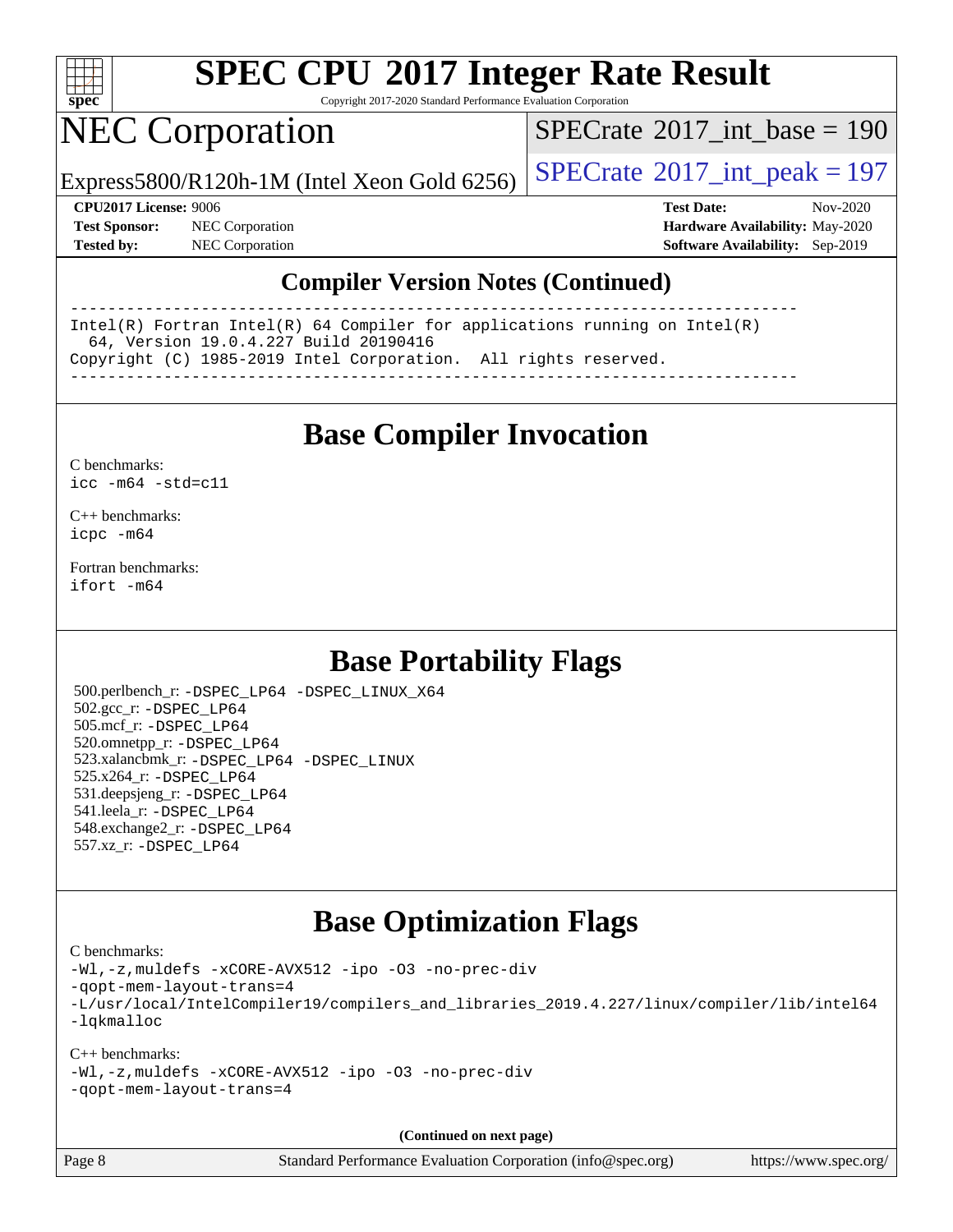

Copyright 2017-2020 Standard Performance Evaluation Corporation

# NEC Corporation

 $SPECTate@2017_int\_base = 190$ 

Express5800/R120h-1M (Intel Xeon Gold 6256)  $\left|$  [SPECrate](http://www.spec.org/auto/cpu2017/Docs/result-fields.html#SPECrate2017intpeak)<sup>®</sup>[2017\\_int\\_peak = 1](http://www.spec.org/auto/cpu2017/Docs/result-fields.html#SPECrate2017intpeak)97

**[Test Sponsor:](http://www.spec.org/auto/cpu2017/Docs/result-fields.html#TestSponsor)** NEC Corporation **[Hardware Availability:](http://www.spec.org/auto/cpu2017/Docs/result-fields.html#HardwareAvailability)** May-2020 **[Tested by:](http://www.spec.org/auto/cpu2017/Docs/result-fields.html#Testedby)** NEC Corporation **[Software Availability:](http://www.spec.org/auto/cpu2017/Docs/result-fields.html#SoftwareAvailability)** Sep-2019

**[CPU2017 License:](http://www.spec.org/auto/cpu2017/Docs/result-fields.html#CPU2017License)** 9006 **[Test Date:](http://www.spec.org/auto/cpu2017/Docs/result-fields.html#TestDate)** Nov-2020

### **[Base Optimization Flags \(Continued\)](http://www.spec.org/auto/cpu2017/Docs/result-fields.html#BaseOptimizationFlags)**

[C++ benchmarks](http://www.spec.org/auto/cpu2017/Docs/result-fields.html#CXXbenchmarks) (continued):

[-L/usr/local/IntelCompiler19/compilers\\_and\\_libraries\\_2019.4.227/linux/compiler/lib/intel64](http://www.spec.org/cpu2017/results/res2020q4/cpu2017-20201109-24353.flags.html#user_CXXbase_qkmalloc_link_0ffe0cb02c68ef1b443a077c7888c10c67ca0d1dd7138472156f06a085bbad385f78d49618ad55dca9db3b1608e84afc2f69b4003b1d1ca498a9fc1462ccefda) [-lqkmalloc](http://www.spec.org/cpu2017/results/res2020q4/cpu2017-20201109-24353.flags.html#user_CXXbase_qkmalloc_link_lib_79a818439969f771c6bc311cfd333c00fc099dad35c030f5aab9dda831713d2015205805422f83de8875488a2991c0a156aaa600e1f9138f8fc37004abc96dc5)

#### [Fortran benchmarks:](http://www.spec.org/auto/cpu2017/Docs/result-fields.html#Fortranbenchmarks)

```
-Wl,-z,muldefs -xCORE-AVX512 -ipo -O3 -no-prec-div
-qopt-mem-layout-trans=4 -nostandard-realloc-lhs -align array32byte
-L/usr/local/IntelCompiler19/compilers_and_libraries_2019.4.227/linux/compiler/lib/intel64
-lqkmalloc
```
#### **[Peak Compiler Invocation](http://www.spec.org/auto/cpu2017/Docs/result-fields.html#PeakCompilerInvocation)**

[C benchmarks \(except as noted below\)](http://www.spec.org/auto/cpu2017/Docs/result-fields.html#Cbenchmarksexceptasnotedbelow): [icc -m64 -std=c11](http://www.spec.org/cpu2017/results/res2020q4/cpu2017-20201109-24353.flags.html#user_CCpeak_intel_icc_64bit_c11_33ee0cdaae7deeeab2a9725423ba97205ce30f63b9926c2519791662299b76a0318f32ddfffdc46587804de3178b4f9328c46fa7c2b0cd779d7a61945c91cd35)

502.gcc\_r: [icc -m32 -std=c11 -L/usr/local/IntelCompiler19/compilers\\_and\\_libraries\\_2019.4.227/linux/compiler/lib/ia32\\_lin](http://www.spec.org/cpu2017/results/res2020q4/cpu2017-20201109-24353.flags.html#user_peakCCLD502_gcc_r_intel_icc_38a193a897536fa645efb1dc6ac2bea2bddbbe56f130e144a606d1b2649003f27c79f8814020c1f9355cbbf0d7ab0d194a7a979ee1e2a95641bbb8cf571aac7b)

[C++ benchmarks \(except as noted below\)](http://www.spec.org/auto/cpu2017/Docs/result-fields.html#CXXbenchmarksexceptasnotedbelow): [icpc -m64](http://www.spec.org/cpu2017/results/res2020q4/cpu2017-20201109-24353.flags.html#user_CXXpeak_intel_icpc_64bit_4ecb2543ae3f1412ef961e0650ca070fec7b7afdcd6ed48761b84423119d1bf6bdf5cad15b44d48e7256388bc77273b966e5eb805aefd121eb22e9299b2ec9d9)

523.xalancbmk\_r: [icpc -m32 -L/usr/local/IntelCompiler19/compilers\\_and\\_libraries\\_2019.4.227/linux/compiler/lib/ia32\\_lin](http://www.spec.org/cpu2017/results/res2020q4/cpu2017-20201109-24353.flags.html#user_peakCXXLD523_xalancbmk_r_intel_icpc_840f965b38320ad10acba6032d6ca4c816e722c432c250f3408feae347068ba449f694544a48cf12cd3bde3495e328e6747ab0f629c2925d3062e2ee144af951)

[Fortran benchmarks](http://www.spec.org/auto/cpu2017/Docs/result-fields.html#Fortranbenchmarks): [ifort -m64](http://www.spec.org/cpu2017/results/res2020q4/cpu2017-20201109-24353.flags.html#user_FCpeak_intel_ifort_64bit_24f2bb282fbaeffd6157abe4f878425411749daecae9a33200eee2bee2fe76f3b89351d69a8130dd5949958ce389cf37ff59a95e7a40d588e8d3a57e0c3fd751)

#### **[Peak Portability Flags](http://www.spec.org/auto/cpu2017/Docs/result-fields.html#PeakPortabilityFlags)**

 500.perlbench\_r: [-DSPEC\\_LP64](http://www.spec.org/cpu2017/results/res2020q4/cpu2017-20201109-24353.flags.html#b500.perlbench_r_peakPORTABILITY_DSPEC_LP64) [-DSPEC\\_LINUX\\_X64](http://www.spec.org/cpu2017/results/res2020q4/cpu2017-20201109-24353.flags.html#b500.perlbench_r_peakCPORTABILITY_DSPEC_LINUX_X64) 502.gcc\_r: [-D\\_FILE\\_OFFSET\\_BITS=64](http://www.spec.org/cpu2017/results/res2020q4/cpu2017-20201109-24353.flags.html#user_peakPORTABILITY502_gcc_r_file_offset_bits_64_5ae949a99b284ddf4e95728d47cb0843d81b2eb0e18bdfe74bbf0f61d0b064f4bda2f10ea5eb90e1dcab0e84dbc592acfc5018bc955c18609f94ddb8d550002c) 505.mcf\_r: [-DSPEC\\_LP64](http://www.spec.org/cpu2017/results/res2020q4/cpu2017-20201109-24353.flags.html#suite_peakPORTABILITY505_mcf_r_DSPEC_LP64) 520.omnetpp\_r: [-DSPEC\\_LP64](http://www.spec.org/cpu2017/results/res2020q4/cpu2017-20201109-24353.flags.html#suite_peakPORTABILITY520_omnetpp_r_DSPEC_LP64) 523.xalancbmk\_r: [-D\\_FILE\\_OFFSET\\_BITS=64](http://www.spec.org/cpu2017/results/res2020q4/cpu2017-20201109-24353.flags.html#user_peakPORTABILITY523_xalancbmk_r_file_offset_bits_64_5ae949a99b284ddf4e95728d47cb0843d81b2eb0e18bdfe74bbf0f61d0b064f4bda2f10ea5eb90e1dcab0e84dbc592acfc5018bc955c18609f94ddb8d550002c) [-DSPEC\\_LINUX](http://www.spec.org/cpu2017/results/res2020q4/cpu2017-20201109-24353.flags.html#b523.xalancbmk_r_peakCXXPORTABILITY_DSPEC_LINUX) 525.x264\_r: [-DSPEC\\_LP64](http://www.spec.org/cpu2017/results/res2020q4/cpu2017-20201109-24353.flags.html#suite_peakPORTABILITY525_x264_r_DSPEC_LP64) 531.deepsjeng\_r: [-DSPEC\\_LP64](http://www.spec.org/cpu2017/results/res2020q4/cpu2017-20201109-24353.flags.html#suite_peakPORTABILITY531_deepsjeng_r_DSPEC_LP64) 541.leela\_r: [-DSPEC\\_LP64](http://www.spec.org/cpu2017/results/res2020q4/cpu2017-20201109-24353.flags.html#suite_peakPORTABILITY541_leela_r_DSPEC_LP64) 548.exchange2\_r: [-DSPEC\\_LP64](http://www.spec.org/cpu2017/results/res2020q4/cpu2017-20201109-24353.flags.html#suite_peakPORTABILITY548_exchange2_r_DSPEC_LP64) 557.xz\_r: [-DSPEC\\_LP64](http://www.spec.org/cpu2017/results/res2020q4/cpu2017-20201109-24353.flags.html#suite_peakPORTABILITY557_xz_r_DSPEC_LP64)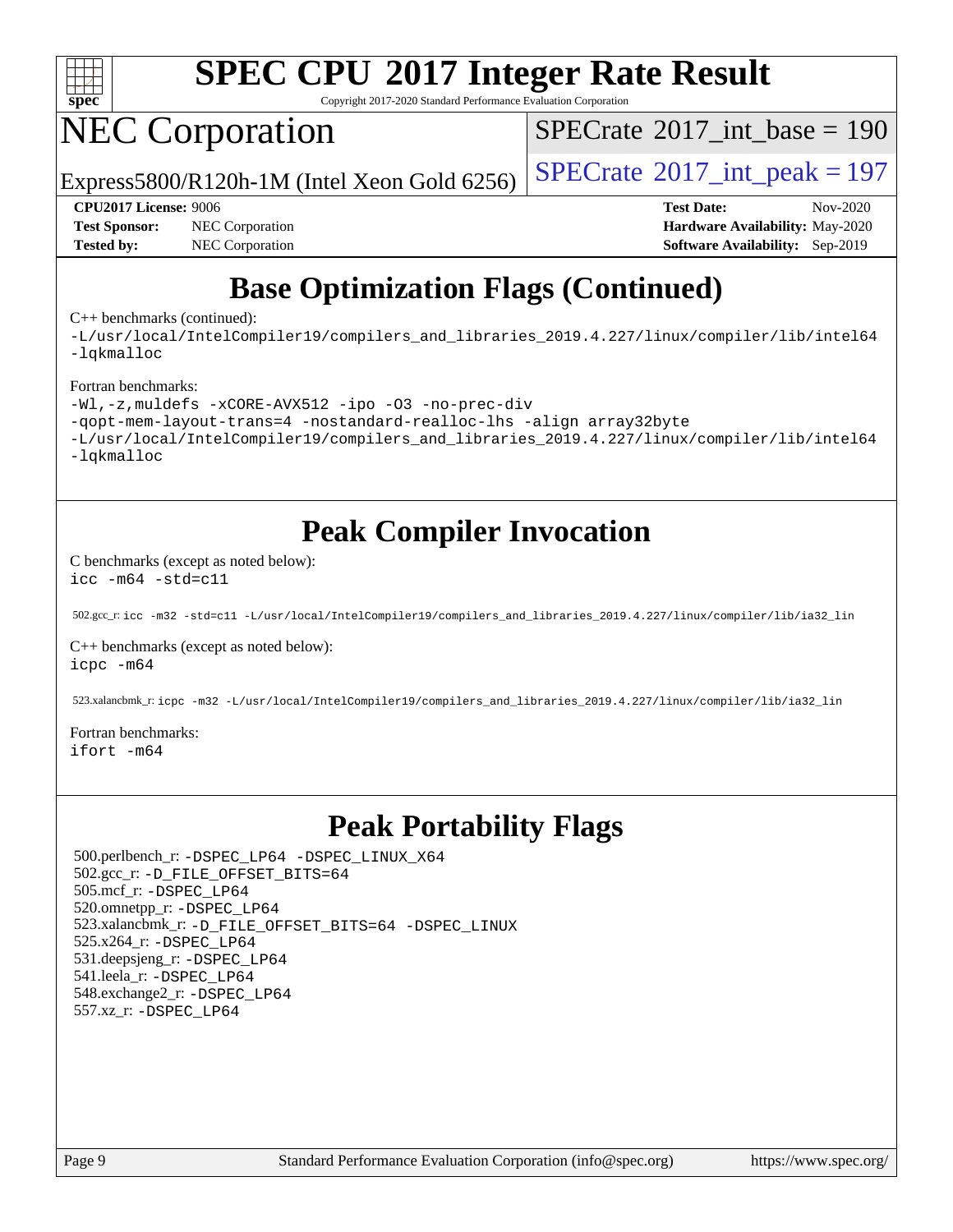

Copyright 2017-2020 Standard Performance Evaluation Corporation

# NEC Corporation

 $SPECTate@2017_int\_base = 190$ 

Express5800/R120h-1M (Intel Xeon Gold 6256)  $\left|$  [SPECrate](http://www.spec.org/auto/cpu2017/Docs/result-fields.html#SPECrate2017intpeak)<sup>®</sup>[2017\\_int\\_peak = 1](http://www.spec.org/auto/cpu2017/Docs/result-fields.html#SPECrate2017intpeak)97

**[Tested by:](http://www.spec.org/auto/cpu2017/Docs/result-fields.html#Testedby)** NEC Corporation **[Software Availability:](http://www.spec.org/auto/cpu2017/Docs/result-fields.html#SoftwareAvailability)** Sep-2019

**[CPU2017 License:](http://www.spec.org/auto/cpu2017/Docs/result-fields.html#CPU2017License)** 9006 **[Test Date:](http://www.spec.org/auto/cpu2017/Docs/result-fields.html#TestDate)** Nov-2020 **[Test Sponsor:](http://www.spec.org/auto/cpu2017/Docs/result-fields.html#TestSponsor)** NEC Corporation **[Hardware Availability:](http://www.spec.org/auto/cpu2017/Docs/result-fields.html#HardwareAvailability)** May-2020

### **[Peak Optimization Flags](http://www.spec.org/auto/cpu2017/Docs/result-fields.html#PeakOptimizationFlags)**

#### [C benchmarks](http://www.spec.org/auto/cpu2017/Docs/result-fields.html#Cbenchmarks):

```
 500.perlbench_r: -Wl,-z,muldefs -prof-gen(pass 1) -prof-use(pass 2) -ipo
-xCORE-AVX512 -O3 -no-prec-div -qopt-mem-layout-trans=4
-fno-strict-overflow
-L/usr/local/IntelCompiler19/compilers_and_libraries_2019.4.227/linux/compiler/lib/intel64
-lqkmalloc
 502.gcc_r: -Wl,-z,muldefs -prof-gen(pass 1) -prof-use(pass 2) -ipo
-xCORE-AVX512 -O3 -no-prec-div -qopt-mem-layout-trans=4
-L/usr/local/je5.0.1-32/lib -ljemalloc
 505.mcf_r: -Wl,-z,muldefs -xCORE-AVX512 -ipo -O3 -no-prec-div
-qopt-mem-layout-trans=4
-L/usr/local/IntelCompiler19/compilers_and_libraries_2019.4.227/linux/compiler/lib/intel64
-lqkmalloc
 525.x264_r: -Wl,-z,muldefs -xCORE-AVX512 -ipo -O3 -no-prec-div
-qopt-mem-layout-trans=4 -fno-alias
-L/usr/local/IntelCompiler19/compilers_and_libraries_2019.4.227/linux/compiler/lib/intel64
-lqkmalloc
 557.xz_r: Same as 505.mcf_r
C++ benchmarks: 
 520.omnetpp_r: -Wl,-z,muldefs -xCORE-AVX512 -ipo -O3 -no-prec-div
-qopt-mem-layout-trans=4
-L/usr/local/IntelCompiler19/compilers_and_libraries_2019.4.227/linux/compiler/lib/intel64
-lqkmalloc
 523.xalancbmk_r: -Wl,-z,muldefs -prof-gen(pass 1) -prof-use(pass 2) -ipo
-xCORE-AVX512 -O3 -no-prec-div -qopt-mem-layout-trans=4
-L/usr/local/je5.0.1-32/lib -ljemalloc
 531.deepsjeng_r: Same as 520.omnetpp_r
 541.leela_r: Same as 520.omnetpp_r
Fortran benchmarks: 
-Wl,-z,muldefs -xCORE-AVX512 -ipo -O3 -no-prec-div
-qopt-mem-layout-trans=4 -nostandard-realloc-lhs -align array32byte
-L/usr/local/IntelCompiler19/compilers_and_libraries_2019.4.227/linux/compiler/lib/intel64
-lqkmalloc
```